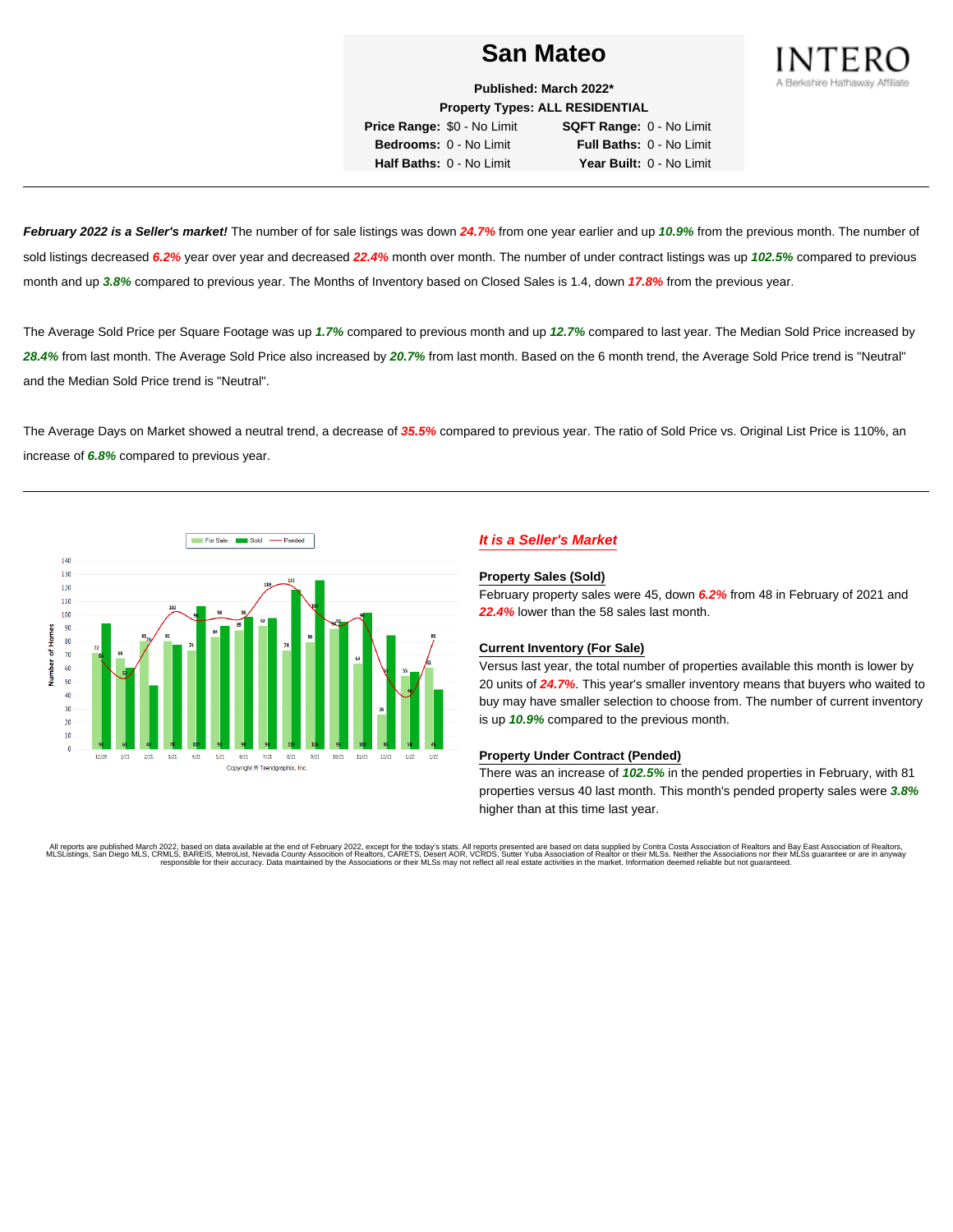

**Published: March 2022\***

**Property Types: ALL RESIDENTIAL**

**Price Range:** \$0 - No Limit **SQFT Range:** 0 - No Limit

**Bedrooms:** 0 - No Limit **Full Baths:** 0 - No Limit **Half Baths:** 0 - No Limit **Year Built:** 0 - No Limit

# **The Average Sold Price per Square Footage is Neutral\***

The Average Sold Price per Square Footage is a great indicator for the direction of property values. Since Median Sold Price and Average Sold Price can be impacted by the 'mix' of high or low end properties in the market, the Average Sold Price per Square Footage is a more normalized indicator on the direction of property values. The February 2022 Average Sold Price per Square Footage of \$1089 was up **1.7%** from \$1071 last month and up **12.7%** from \$966 in February of last year.

\* Based on 6 month trend – Appreciating/Depreciating/Neutral





# **The Days on Market Shows Neutral Trend\***

The average Days on Market (DOM) shows how many days the average property is on the market before it sells. An upward trend in DOM trends to indicate a move towards more of a Buyer's market, a downward trend indicates a move towards more of a Seller's market. The DOM for February 2022 was 20, down **31%** from 29 days last month and down **35.5%** from 31 days in February of last year.

### **The Sold/Original List Price Ratio is Rising\*\***

The Sold Price vs. Original List Price reveals the average amount that sellers are agreeing to come down from their original list price. The lower the ratio is below 100% the more of a Buyer's market exists, a ratio at or above 100% indicates more of a Seller's market. This month Sold Price vs. Original List Price of 110% is up **1.9%** % from last month and up from **6.8%** % in February of last year.

\* Based on 6 month trend – Upward/Downward/Neutral

\*\* Based on 6 month trend - Rising/Falling/Remains Steady

All reports are published March 2022, based on data available at the end of February 2022, except for the today's stats. All reports presented are based on data supplied by Contra Costa Association of Realtors and Bay East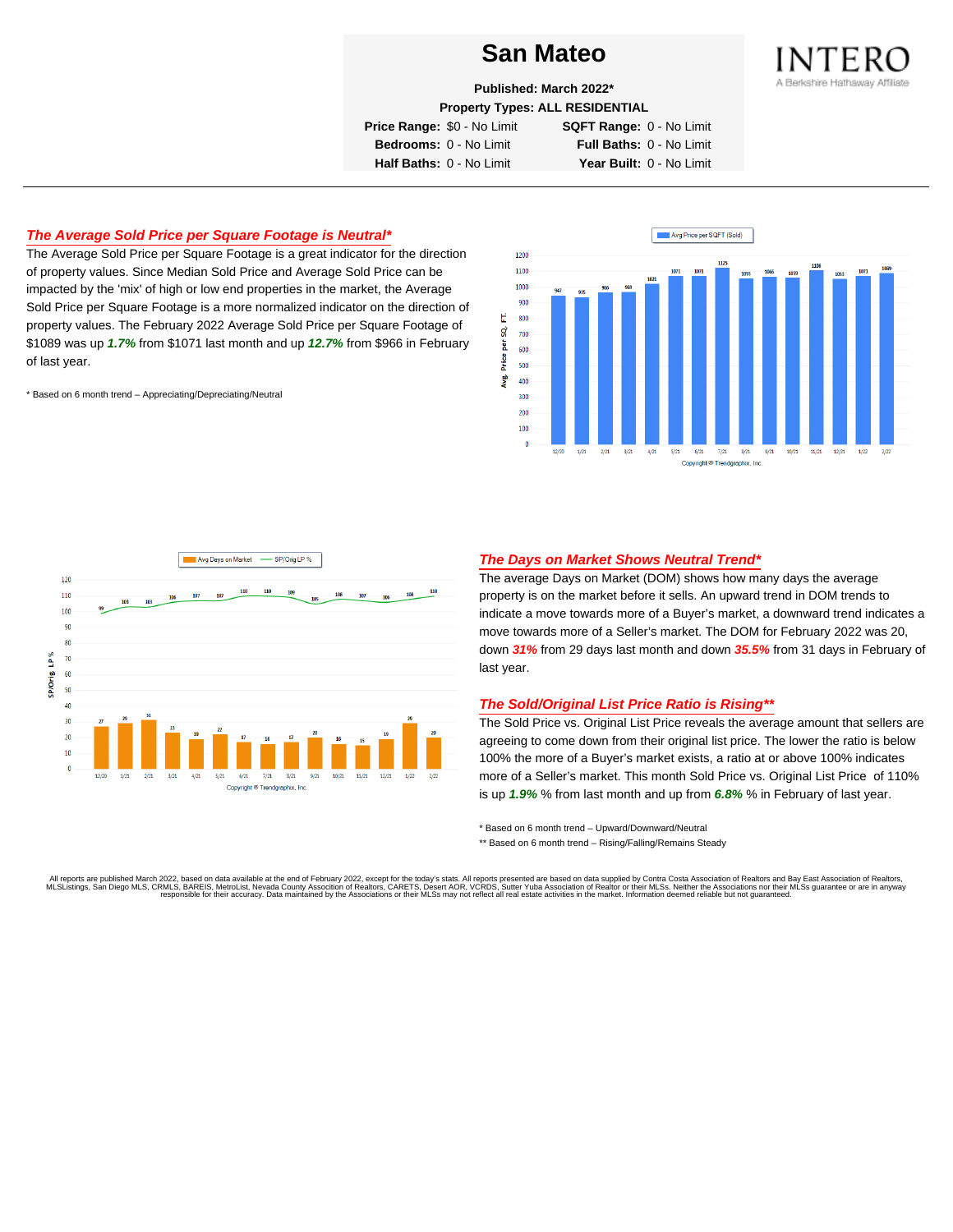

**Published: March 2022\***

**Property Types: ALL RESIDENTIAL**

**Price Range:** \$0 - No Limit **SQFT Range:** 0 - No Limit

**Bedrooms:** 0 - No Limit **Full Baths:** 0 - No Limit **Half Baths:** 0 - No Limit **Year Built:** 0 - No Limit

# **The Average For Sale Price is Neutral\***

The Average For Sale Price in February was \$1,342,000, down **7.3%** from \$1,447,000 in February of 2021 and up **20%** from \$1,118,000 last month.

# **The Average Sold Price is Neutral\***

The Average Sold Price in February was \$1,709,000, up **18.4%** from \$1,444,000 in February of 2021 and up **20.7%** from \$1,416,000 last month.

# **The Median Sold Price is Neutral\***

The Median Sold Price in February was \$1,605,000, up **39.9%** from \$1,147,000 in February of 2021 and up **28.4%** from \$1,250,000 last month.

\* Based on 6 month trend – Appreciating/Depreciating/Neutral





# **It is a Seller's Market\***

A comparatively lower Months of Inventory is more beneficial for sellers while a higher months of inventory is better for buyers.

\*Buyer's market: more than 6 months of inventory Seller's market: less than 3 months of inventory Neutral market: 3 – 6 months of inventory

### **Months of Inventory based on Closed Sales**

The February 2022 Months of Inventory based on Closed Sales of 1.4 was decreased by **17.8%** compared to last year and up **52.7%** compared to last month. February 2022 is Seller's market.

#### **Months of Inventory based on Pended Sales**

The February 2022 Months of Inventory based on Pended Sales of 0.8 was decreased by **19.3%** compared to last year and down **43.6%** compared to last month. February 2022 is Seller's market.

. All reports are published March 2022, based on data available at the end of February 2022, except for the today's stats. All reports presented are based on data supplied by Contra Costa Association of Realtors, San Bread responsible for their accuracy. Data maintained by the Associations or their MLSs may not reflect all real estate activities in the market. Information deemed reliable but not guaranteed.